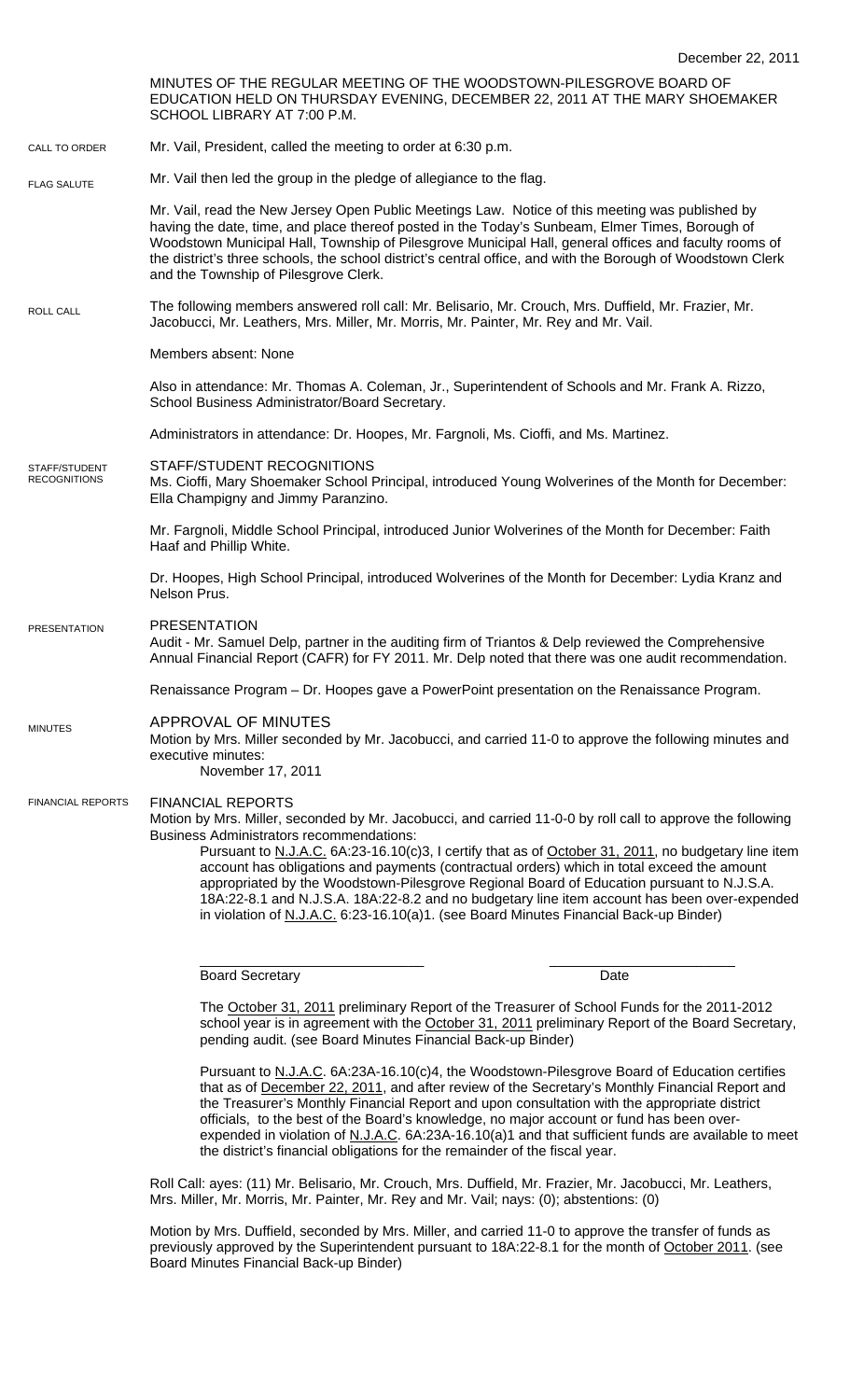|                                                           | December 22, 2011                                                                                                                                                                                                                                                                                                                                                                                                                                                                    |
|-----------------------------------------------------------|--------------------------------------------------------------------------------------------------------------------------------------------------------------------------------------------------------------------------------------------------------------------------------------------------------------------------------------------------------------------------------------------------------------------------------------------------------------------------------------|
|                                                           | Motion by Mrs. Miller, seconded by Mrs. Duffield, and carried 11-0-0 by roll call to approve the EFT's for<br>October 2011, additional hand check payments for October 2011 and payment list for the month of<br>December 2011. (see Board Minutes Financial Back-up Binder)<br>Roll Call: ayes: (11) Mr. Belisario, Mr. Crouch, Mrs. Duffield, Mr. Frazier, Mr. Jacobucci, Mr. Leathers,<br>Mrs. Miller, Mr. Morris, Mr. Painter, Mr. Rey and Mr. Vail; nays: (0); abstentions: (0) |
|                                                           | Motion by Mr. Rey, seconded by Mrs. Duffield, and carried 11-0 to accept the following reports: (see                                                                                                                                                                                                                                                                                                                                                                                 |
|                                                           | Board Minutes Financial Back-up Binder):<br>Student Activities Account and Athletic Account for the month of November 2011                                                                                                                                                                                                                                                                                                                                                           |
|                                                           | Scholarships for the month of November 2011<br>Odyssey of the Mind for the month of August, September, October and November 2011.<br>Cafeteria report for the month of October 2011.                                                                                                                                                                                                                                                                                                 |
|                                                           | Motion by Mrs. Miller, seconded by Mr. Jacobucci, and carried 9-0 (voting not applicable to sending<br>district representatives) to accept the Woodstown Community School report for the month of November<br>2011. (see Board Minutes Financial Back-up Binder)                                                                                                                                                                                                                     |
| <b>AUDIENCE</b><br><b>PARTICIPATION</b>                   | <b>AUDIENCE PARTICIPATION - None</b>                                                                                                                                                                                                                                                                                                                                                                                                                                                 |
| <b>EDUCATIONAL</b><br><b>PROGRAMS</b><br><b>COMMITTEE</b> | EDUCATIONAL PROGRAMS COMMITTEE<br>The Board reviewed the December 15, 2011 Educational Programs Committee Report submitted by Mrs.<br>Miller. The following recommendations were acted upon:                                                                                                                                                                                                                                                                                         |
|                                                           | Motion by Mrs. Miller, seconded by Mr. Jacobucci, and carried 11-0-0 by roll call to approve the following:<br>2012-2013 Program of Studies Booklet.                                                                                                                                                                                                                                                                                                                                 |
|                                                           | High School field trips. (see page __)                                                                                                                                                                                                                                                                                                                                                                                                                                               |
|                                                           | Home Instruction approval for the following students:<br>#4532708876 - administrative<br>#9796299378 - administrative                                                                                                                                                                                                                                                                                                                                                                |
|                                                           | Acceptance of district Harassment, Intimidation and Bullying report dated December 2011, and to<br>provide notification letters as required to the parents/guardians advising that this information has<br>been provided to the Board of Education.                                                                                                                                                                                                                                  |
|                                                           | Roll Call: ayes: (11) Mr. Belisario, Mr. Crouch, Mrs. Duffield, Mr. Frazier, Mr. Jacobucci, Mr. Leathers,<br>Mrs. Miller, Mr. Morris, Mr. Painter, Mr. Rey and Mr. Vail; nays: (0); abstentions: (0)                                                                                                                                                                                                                                                                                 |
|                                                           | Motion by Mrs. Miller, seconded by Mr. Rey, and carried 9-0 (voting not applicable to sending district<br>representatives) to approve the following:<br>Middle School and Shoemaker School Field Trips (see page __)                                                                                                                                                                                                                                                                 |
|                                                           | Home Instruction approval for the following student:<br>#4554465813 - administrative<br>#7931020075 - administrative<br>#3295625166 - administrative                                                                                                                                                                                                                                                                                                                                 |
| POLICY COMMITTEE                                          | POLICY COMMITTEE - The Board reviewed the December 13, 2011 Policy Committee Report submitted<br>by Mr. Leathers. No recommendations were submitted to the Board.                                                                                                                                                                                                                                                                                                                    |
| PERSONNEL<br><b>COMMITTEE</b>                             | PERSONNEL COMMITTEE - The Board reviewed the December 15, 2011 Personnel Committee Report<br>submitted by Committee Chairperson, Mr. Rey. The following recommendations were acted upon:                                                                                                                                                                                                                                                                                             |
|                                                           | Motion by Mr. Rey, seconded by Mrs. Miller, and carried 11-0-0 to approve the following:<br>Medical leave of absence for Kim Micale, high school English teacher, for approximately six to<br>eight weeks, effective date to be determined. Ms. Micale's leave will be unpaid following the use<br>of her available sick time. (see page __)                                                                                                                                         |
|                                                           | Change in pay classification for Adam Hyland, high/middle school teacher, from BA to BA+30<br>effective February 1, 2012, as in accordance with the negotiated agreement.                                                                                                                                                                                                                                                                                                            |
|                                                           | Appointment of 2011-2012 ticket takers/sellers/scorekeepers/timekeepers in accordance with the<br>negotiated agreement. (see page ___)                                                                                                                                                                                                                                                                                                                                               |
|                                                           | Professional development requests for Nathan Frey and Gilbert Gonzalez to attend the NJASA<br>Techspo in Atlantic City on January 26 and 27, 2012; payment will be from Title II funds.                                                                                                                                                                                                                                                                                              |
|                                                           | Professional development request for Jennifer Hildebrand to attend the "Be the Best You Are"<br>Softball Coaches Clinic in Cherry Hill on January 19-21, 2012; payment will be from the athletic<br>account.                                                                                                                                                                                                                                                                         |
|                                                           | Compensation to high school staff members for attendance at the McRel training workshops. (see<br>$page$ <sub>___</sub>                                                                                                                                                                                                                                                                                                                                                              |
|                                                           | High school volunteers for the 2011-2012 school year. (see page __)                                                                                                                                                                                                                                                                                                                                                                                                                  |
|                                                           | Additions to the 2011-2012 district substitute list effective December 23, 2011 as follows:<br>Valerie Spence-Lacey - substitute teacher and substitute instructional assistant, pending<br>receipt of substitute certificate.                                                                                                                                                                                                                                                       |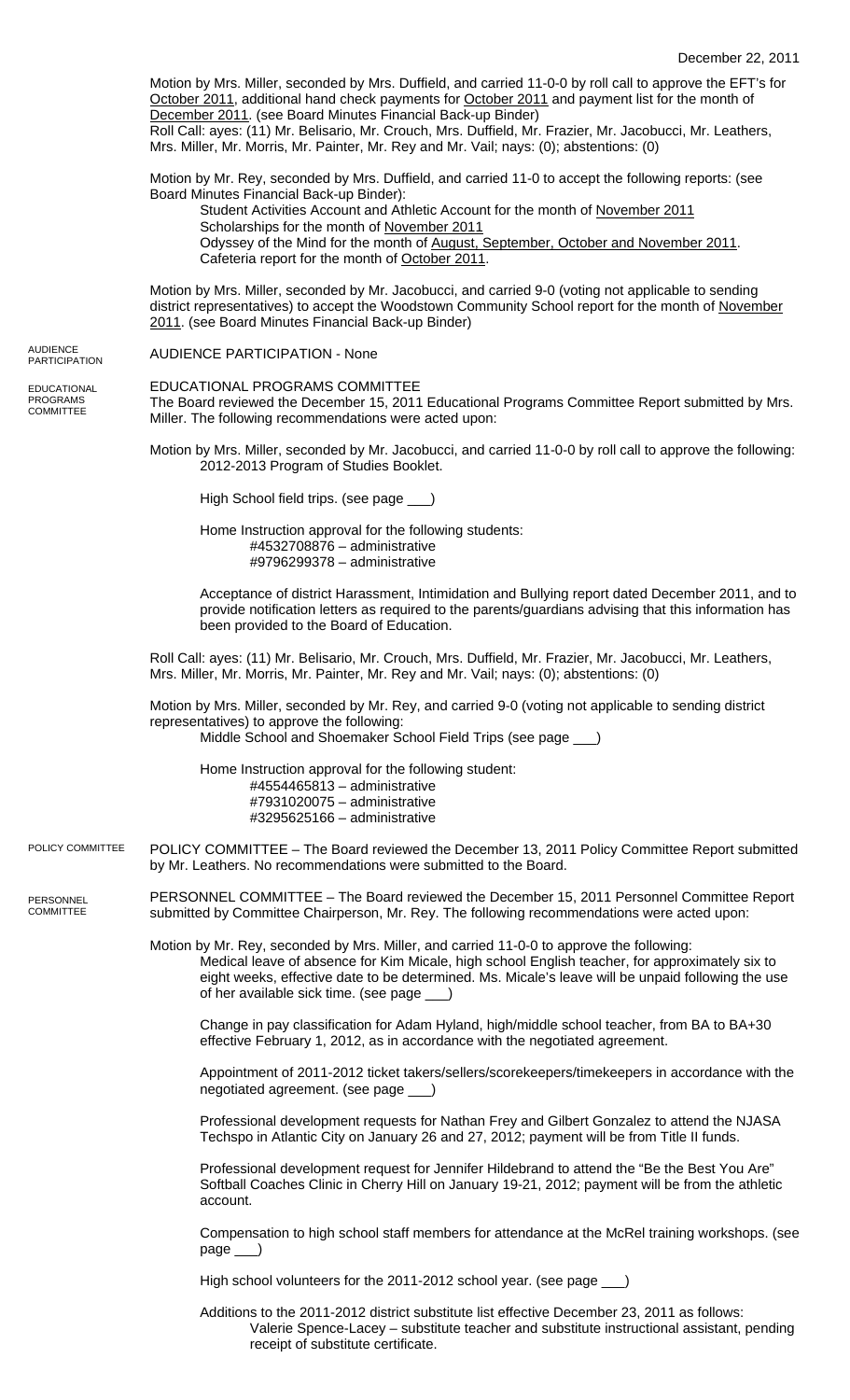Stephen Sebera – substitute teacher and substitute instructional assistant, pending receipt of substitute certificate.

Ryan McNally – substitute instructional assistant. (Mr. McNally was approved at the October meeting as a substitute teacher but would also like to serve in this capacity.)

Betty Chance – substitute instructional assistant. (Ms. Chance was approved at the November meeting as a clerical substitute but would also like to serve in this capacity.)

Barbara Dolbow – clerical substitute.

Acceptance of Ordinary Disability retirement notice for Joanne Sammons as high school Guidance Secretary effective September 30, 2011. (see page

Roll Call: ayes: (11) Mr. Belisario, Mr. Crouch, Mrs. Duffield, Mr. Frazier, Mr. Jacobucci, Mr. Leathers, Mrs. Miller, Mr. Morris, Mr. Painter, Mr. Rey and Mr. Vail; nays: (0); abstentions: (0)

Motion by Mr. Rey, seconded by Mrs. Miller, and carried 9-0-0 by roll call (voting not applicable to sending district representatives) to approve the following:

Establish official start date of Jane Harvey, middle school Special Education teacher, as January 17, 2012. (Note: Ms. Harvey was appointed at the November meeting with an effective start date to be determined contingent upon the release date from her present employer.)

Medical leave of absence for Elaine Ortman, middle school Special Education teacher, for approximately six to eight weeks. Effective date to be determined. Ms. Ortman will use accumulated sick time during her absence. (Note: Ms. Ortman's event has been delayed, and the new date has not yet been set.)

Extension to appointment of Cheryl Manganelli as a long-term substitute secretary through December 23, 2011. (Note: At the October meeting, Ms. Manganelli was approved effective October 28, 2011 for four to six weeks, during Mrs. Robeson's leave, which has now been extended.)

Compensation to middle school and Mary Shoemaker school staff members for attendance at the McRel training workshops. (see page \_\_\_)

Student teaching request for Wilmington University student Kelly Jenkins to be placed with Kristin Schlichter. (see page \_\_\_)

Middle School and Shoemaker School volunteers for the 2011-2012 school year. (see page \_

Extension of maternity leave of absence for Danielle Dickson, Shoemaker School  $4<sup>th</sup>$  grade teacher, through January 27, 2012. (see page \_\_\_)

Appointment of gifted/talented enrichment coach Heather Vinciguerra to replace Michelle Delaney, who was appointed at the October 2011 meeting. (see page

Resignation of Kathleen Biel from her extra-duty appointment as Middle School Math Intervention Teacher/Coach. (see page \_\_\_)

Roll Call: ayes: (9) Mr. Crouch, Mrs. Duffield, Mr. Frazier, Mr. Jacobucci, Mr. Leathers, Mrs. Miller, Mr. Painter, Mr. Rey and Mr. Vail; nays: (0); abstentions: (0)

Motion by Mr. Rey, seconded by Mrs. Miller, and carried 9-0-0 by roll call (voting not applicable to sending district representatives) to appoint the following Middle School and Shoemaker School staff members for the 2011-2012 school year:

Veronica Shute – Middle School special education long-term substitute teacher for approximately six to eight weeks, dates to be determined, at the established long-term substitute rate of \$125 per day. (Note: Ms. Shute will cover Ms. Ortman's classes during her leave of absence.)

Kathleen Anthony – Shoemaker School part-time paraprofessional effective January 3, 2012 through June 30, 2012 at Step 1, \$18,000 prorated. (Note: This appointment is due to the addition of a student to the morning session of the preschool disabled program.)

Kimberly Altiery – Shoemaker School part-time paraprofessional effective January 3, 2012 through June 30, 2012 at Step 1, \$18,000 prorated, contingent upon Ms. Altiery passing the ETS ParaPro Assessment scheduled for December 28, 2011. (Note: This appointment is due to the addition of a student to the afternoon session of the preschool disabled program.)

Roll Call: ayes: (9) Mr. Crouch, Mrs. Duffield, Mr. Frazier, Mr. Jacobucci, Mr. Leathers, Mrs. Miller, Mr. Painter, Mr. Rey and Mr. Vail; nays: (0); abstentions: (0)

Motion by Mr. Rey, seconded by Mrs. Miller, and carried 9-0-0 by roll call (voting not applicable to sending district representatives) to approve the emergent hire resolution for new staff member Kathleen Anthony for the 2011-2012 school year.

Roll Call: ayes: (9) Mr. Crouch, Mrs. Duffield, Mr. Frazier, Mr. Jacobucci, Mr. Leathers, Mrs. Miller, Mr. Painter, Mr. Rey and Mr. Vail; nays: (0); abstentions: (0)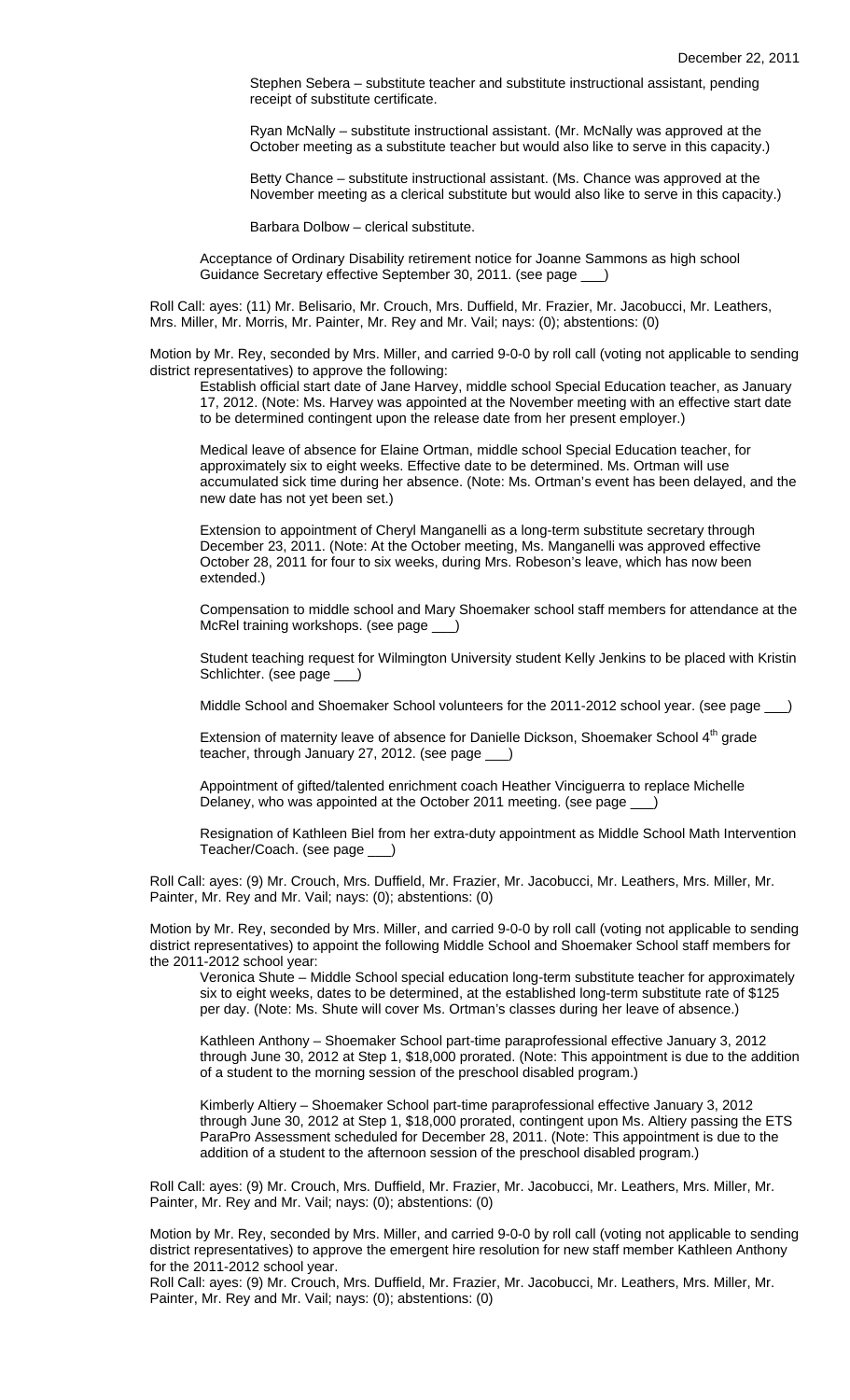FINANCE/FACILITIES / **TRANSPORTATION COMMITTEE** 

# FINANCE/FACILITIES TRANSPORTATION COMMITTEE

The Board reviewed the December 13, 2011 Finance /Facilities/ Transportation Committee Reports submitted by Committee Chairperson, Mrs. Duffield. The following recommendations were acted upon:

Motion by Mrs. Duffield, seconded by Mr. Leathers, and carried 11-0-0 by roll call to approve the following:

To assist, support, and cooperate with the Salem County Board of Chosen Freeholders with regard to the New Jersey Safe Routes to School Grant for FY 2012.

Placement of two additional high school students at the Salem County Special Services School District Alternative High School at \$17,687.00 per student, to be prorated, for the remainder of the 2011-2012 school year.as follows:

- a. Student #2817194385 beginning November 14, 2011
- b. Student #9486331797 beginning November 28, 2011

Revised Salem County Special Services School District Non-Public Services Agreement for the 2011-2012 school year.

New Jersey School Board Association Insurance Group resolution to amend NJSBAIG Bylaws.

Billing for instructional services provided by Education Inc. to high school student #9685360083 beginning October 21, 2011 at \$44.00 per hour. (Note: This student transferred out of our district on November 15, 2011, therefore, we will not be responsible for any billing beyond the transfer date.)

Fire/Security Drills performed at the high/middle school for the months of October and November 2011.

Authorize submission of the IDEA application for Fiscal Year 2012, and accept the grant award of the funds upon subsequent approval of the FY 2012 IDEA application.

Transfer of funds in excess of 10% totaling \$150,000.00 from account #11-000-100-561-11-TUI, 11-000-100-565-11-TUI, and 11-000-100-566-05-TUI.

Transportation affiliation agreement with Penns Grove – Carney's Point Regional School District for route #SHS06 to transport high school Academy student #9856678185 to Arthur P. Schalick High School at a cost of \$3,173.76 for the 2011-2012 school year.

Roll Call: ayes: (11) Mr. Belisario, Mr. Crouch, Mrs. Duffield, Mr. Frazier, Mr. Jacobucci, Mr. Leathers, Mrs. Miller, Mr. Morris, Mr. Painter, Mr. Rey and Mr. Vail; nays: (0); abstentions: (0)

Motion by Mrs. Duffield, seconded by Mr. Jacobucci, and carried 11-0-0 by roll call to accept the Annual Audit for the Fiscal Year ended June 30, 2011 as reviewed and discussed, including the Comprehensive Annual Financial Report (CAFR) and recommendations, and the Corrective Action Plan as follows:

# FINANCIAL PLANNING, ACCOUNTING AND REPORTING

Board Secretary/Business Administrator's Records

1. Recommendation: State aid revenues should be recorded as revenue and accounts receivable at the beginning of the school year.

Corrective Action Approved by the Board: State aid revenues will be recorded as revenue and accounts receivable at the beginning of the school year.

Method of Implementation: The Business Administrator will direct the Accounts Payable Clerk to establish the appropriate accounts receivable numbers when inputting the general budget.

Person responsible for Implementation: Business Administrator

Completion Date of Implementation: December 31, 2011

Roll Call: ayes: (11) Mr. Belisario, Mr. Crouch, Mrs. Duffield, Mr. Frazier, Mr. Jacobucci, Mr. Leathers, Mrs. Miller, Mr. Morris, Mr. Painter, Mr. Rey and Mr. Vail; nays: (0); abstentions: (0)

Motion by Mrs. Duffield, seconded by Mr. Leathers, and carried 8-1-0 by roll call (voting not applicable to sending district representatives) to approve the following:

Contract with Spiezle Architectural Group for the replacement of the Mary S. Shoemaker Roof project.

Request approval from County Superintendent to transfer funds to the Capital Outlay account for the Mary S. Shoemaker roof replacement project in the amount of \$340,000.00

Roll Call: ayes: (8) Mr. Crouch, Mrs. Duffield, Mr. Jacobucci, Mr. Leathers, Mrs. Miller, Mr. Painter, Mr. Rey and Mr. Vail; nays: (1) Mr. Frazier; abstentions: (0)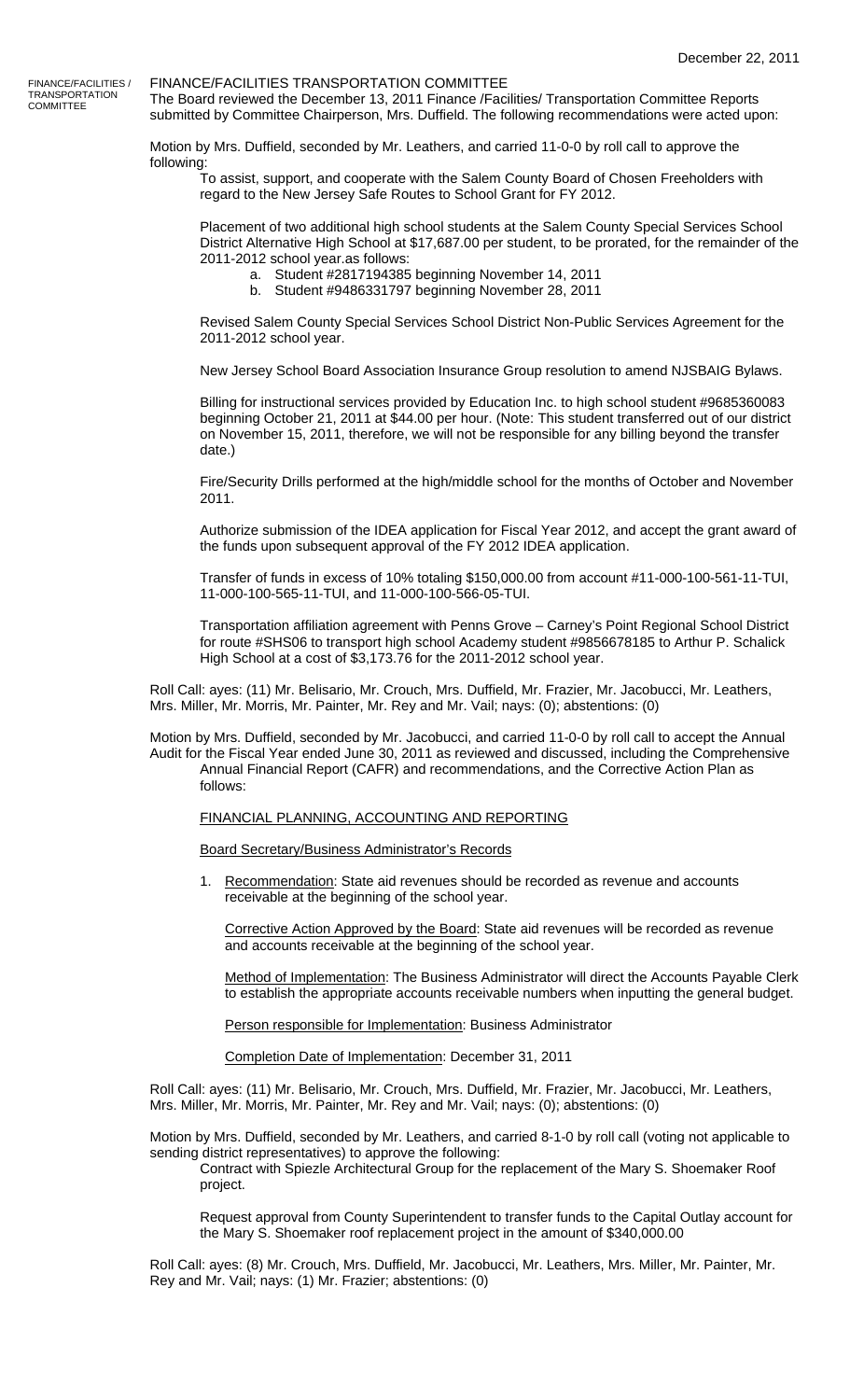Motion by Mrs. Duffield, seconded by Mr. Leathers, and carried 9-0-0 by roll call (voting not applicable to sending district representatives) to approve the following:

State of New Jersey Department of Education tuition reimbursement contract for two elementary school students #9596841560 at a per diem of \$56.49 and student #5621904838 at a per diem of \$43.88 for the 2011-2012 school year.

Middle Township Public Schools tuition contract for elementary school student #6400574983 in the prorated amount of 6,901.76 beginning November 22, 2011 through the end of the 2011-2012 school year.

Billing for instructional services provided by Education Inc. to middle school student #5418121914 beginning November 19, 2011 at \$44.00 per hour.

Fire/Security Drills performed at the Mary S. Shoemaker School for the months of October and November 2011.

Gloucester County Special Services School District route Y949 to transport Pre-K special needs student (NJ SMART # not available) to Mary S. Shoemaker School for the afternoon program beginning December 5, 2011 through the remainder of the 2011-2012 school year at a per diem of \$30.00 and aide cost per diem \$20.00 for a total route cost of \$50.00 per diem, plus a 7% administrative fee. Mileage increase/decrease of \$1.50.

Roll Call: ayes: (9) Mr. Crouch, Mrs. Duffield, Mr. Frazier, Mr. Jacobucci, Mr. Leathers, Mrs. Miller, Mr. Painter, Mr. Rey and Mr. Vail; nays: (0); abstentions: (0)

### OLD BUSINESS – None OLD BUSINESS

### NEW BUSINESS NEW BUSINESS

Motion by Mrs. Miller, seconded by Mrs. Duffield, and carried 11-0-0 by roll call to ratify the employment contract with Frank A. Rizzo as School Business Administrator effective July 1, 2011 through June 30, 2012. (Note: The contract has been reviewed and approved by the Executive County Superintendent.) Roll Call: ayes: (11) Mr. Belisario, Mr. Crouch, Mrs. Duffield, Mr. Frazier, Mr. Jacobucci, Mr. Leathers, Mrs. Miller, Mr. Morris, Mr. Painter, Mr. Rey and Mr. Vail; nays: (0); abstentions: (0)

### OTHER REPORTS OTHER REPORTS

The following verbal reports were given:

Mr. Vail, Board President, commended administration for their hard work on the EE4NJ pilot.

Mr. Coleman, Superintendent, reported on the following:

- Our district is ahead of other districts with regard to the success of the EE4NJ pilot program.
- Quad District teams will be getting together on January 9<sup>th</sup>.
- Cops Grant The Woodstown Borough will pursue the grant for a resource officer for the school.
- Mr. Rizzo, Business Administrator, had nothing to report.

## ADMINISTRATIVE REPORTS ADMINISTRATIVE

- The Administrative Reports were attached to Superintendent's Monthly Report and delivered under separate cover. REPORTS
- SENDING DISTRICT REPORTS SENDING DISTRICT REPORTS
	- Mr. Morris Alloway Rep., had nothing to report.

# Mr. Belisario - Upper Pittsgrove Rep., had nothing to report.

# SCHOOL AGE CHILD CARE (SACC) REPORT – Mrs. Miller had nothing to report. SACC REPORT

# DELEGATE REPORT Mrs. Miller had nothing to report. DELEGATE REPORT

# FUTURE MEETINGS January 17, 2012 – Policy Committee, 5:30 p.m., district office FUTURE MEETINGS

- January 17, 2012 Finance/Facilities Committee, 6:30 p.m., district office
- January 19, 2012 Personnel Committee, 5:30 p.m., district office

January 19, 2012 – Ed Programs Committee, 6:30 p.m., district office

January 26, 2012 – Regular Board Meeting, 7:00 p.m., Mary Shoemaker School Library

### FOR YOUR INFORMATION Enrollment Reports FOR YOUR INFORMATION

Suspension Reports

## EXECUTIVE SESSION I RECESS INTO EXECUTIVE SESSION I

Motion by Mrs. Miller, seconded by Mr. Jacobucci and carried 11-0-0 by roll call, that the Board of Education adjourn, by resolution, into Executive Session, from which the general public is excluded, to discuss items in accordance with N.J.S.A. 10:4-12b. Matters discussed in executive session will remain confidential until such time the need for confidentiality no longer exists. (8:15 P.M.)

- a. Purchase of Real Property with Public Funds
- b. Confidential Student Matter